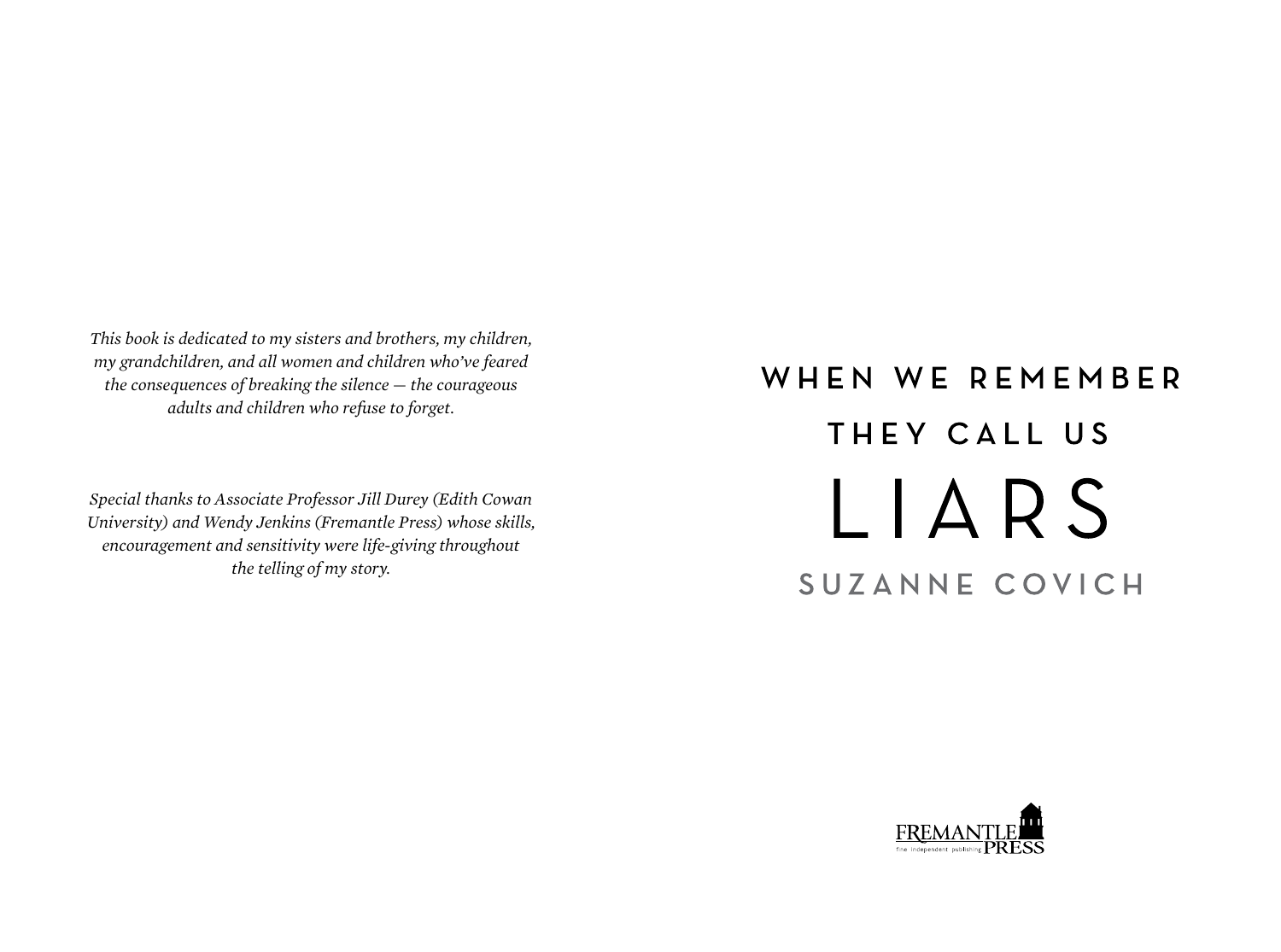## SNOW WHITE AND THE BLUEBELL BRACELET

One by one the girls in our family all knew about Old Jock and the skirts he crawled into — from the time Pretty Sister knelt beside us and asked us to put our hands together to pray. 'Close your eyes,' she'd gently say, and my twin sister and me, side by side, would lower our heads, tuck the tips of our pressed-together fingers under our chins and do the Our-Father-who-art-in-heaven-keep-us-safe-in-our-beds trick. At least that's what I think we'd say. And then we'd scramble into bed before Dad got home, she'd tuck us in and kiss us on the cheek, and we'd drift into fairyland, knowing God watched over us.

Pretty Sister loved to be called pretty, and that's what people called her. But her real name was Vonni. Dad had different names for her when she grew bigger, just like we had different names for him — Old Jock, the Old Man, the Old Bastard.

Vonni was in grade one when Ella and me were born and Mum, worn to a frazzle, took her out of school for a year to help around the house. Vonni's the one who always put us to bed. She's the one who remembers Mum, before we were born, crawling across the floor with big veins popping out of her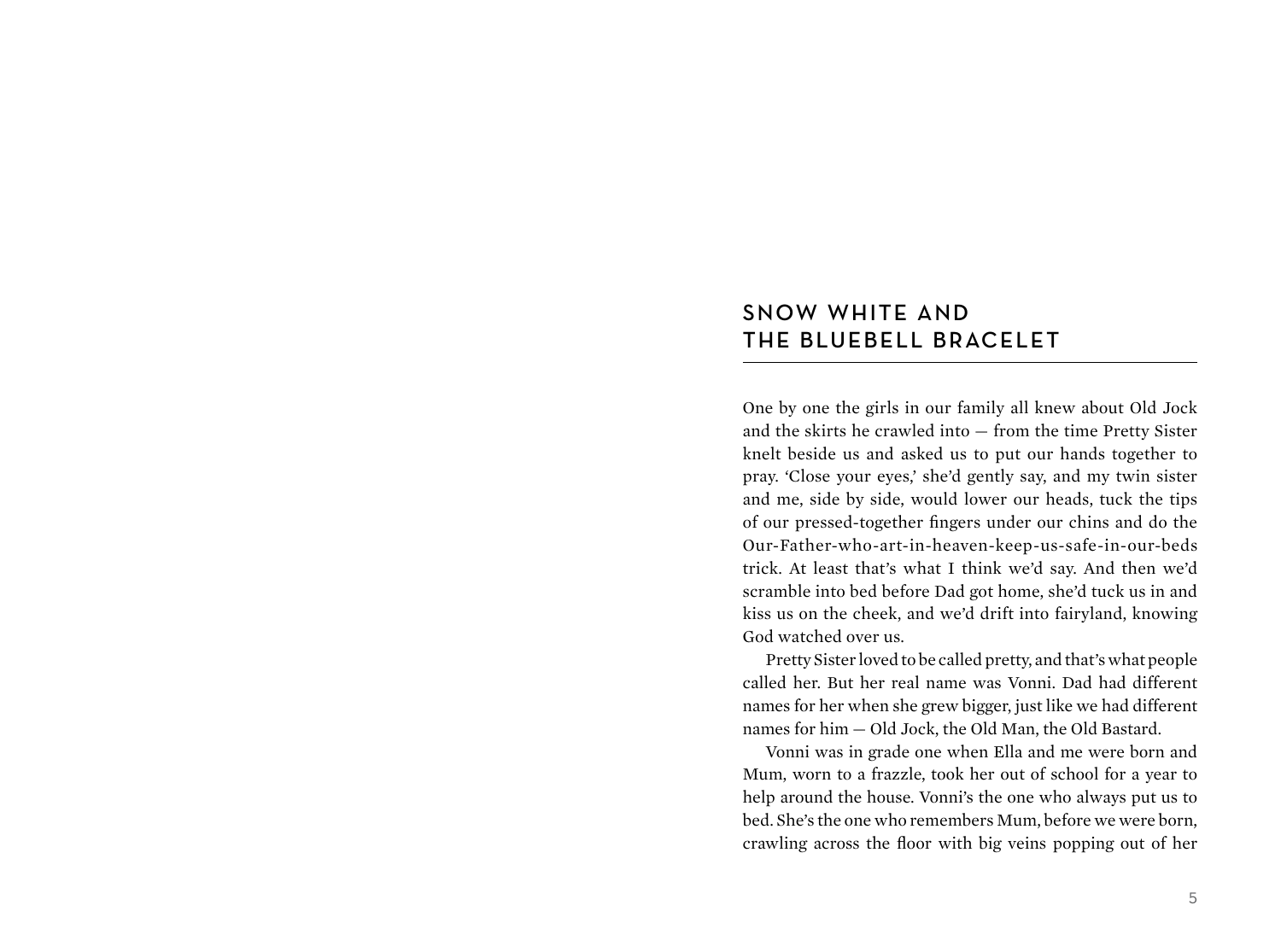legs from the weight of Ella and me. She's the one I've come to really love.

Our house was on the hill next to the orchard where a man on a tractor sprayed trees to kill insects and make the apples grow big and juicy. This is the house where my story begins. It's the same house that was in danger of burning down if the huge pines caught fire and blew up, as they reckoned pines did. When Pretty Sister, for some godforsaken reason, lit the dry needles at the lopped-off top of one of the trees, she pissed on it quick to put it out. 'What the fuck!' Mum screamed, as she waited for the pine to spew flames all over the house. 'You get the hell down here this minute!' Vonni scrambled down and took off across the paddock like a scared rabbit.

I can't remember if she got belted for that. But the way Mum raised her voice to make sure we got the message about Dad's dad when he slept in our laundry sticks in my mind. 'Youse kids stay away from him! Hear? Keep your trikes away from that bloody laundry! Take them and ride over there!' And that's exactly what my twin, my little brother and me did, making tracks, racing and falling again and again into mud, losing pennies we'd saved in small tins attached to the handlebars of our trikes.

My little brother's name is Peter, and I can't remember when he was born. He just slipped into the house on the hill and I didn't even notice. Ella and me were walking already, but only just. As he grew big enough to play with us, Mum told us we had to protect him because he was a small-boned kid. You can see what she wanted back then. She wanted to raise us right, wanted us to care for each other, but that meant do as I say, not do as I do. More than anything else, she wanted kids to be proud of.

My mum was a great housekeeper, like her own mother not a speck of dust. 'You could've eaten off your mum's mum's

floors,' the big-nosed owner of the cherry orchard told me when I asked what she remembered about my grandmother. 'Before she died, she'd have her kids on their hands and knees, picking bits and pieces of cotton off the coir mat in the kitchen. Poor thing.' And often Mum had us on our hands and knees, sliding around on the wooden floors on old woollen jumpers to polish the boards — in and out the rooms until she could see her face in the buffed-up surface — until she'd had the break from us that she needed.

As a young mother, she went to great lengths to get it right. She wanted others to know that whether she'd had a mother to raise her up or not, she'd learned enough to know what to do with us. Mum was fourteen when her mum died, but she certainly knew about manners, and she knew the difference between kids you could take just about anywhere and a pack of out-of-control animals.

We never swore when Mum was around. We got smacked in the head for that. We never put our elbows on the dinner table, never licked our plates and never ate with our mouths open. No one in her kitchen was ever going to have to look at stews and soups and fresh garden vegies sloshing around in open mouths. We never spoke unless spoken to and never left the table without please and thank you.

We never died from that, and we never died from stuffing our mouths with hot chook food. We never died from tasting the corbies we scooped from small holes in the paddocks with thin wire hooks. On our hands and knees, we'd gently poke and move the hooks around and around until we squished them, hooked them, and hauled them up to toss into a jar for fishing. Fat grubs, brown heads, alive and wriggling.

We never died from smacks on the arse, or the mad cow that swished her one-horned head around and around the apple we flicked through the fence at the end of a stick to send her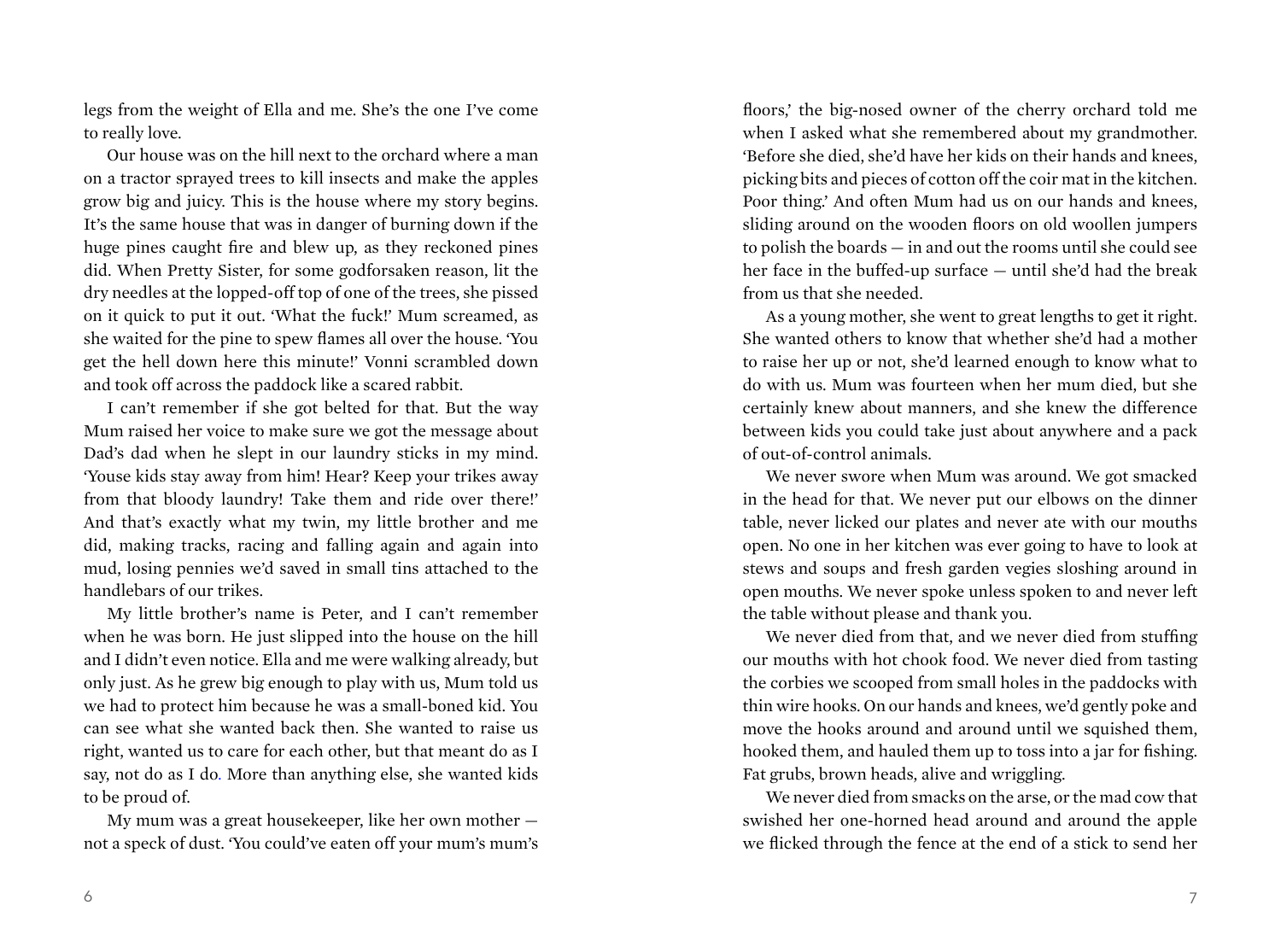half crazy. Once, she gored Peter in the guts when he fell from the toilet roof, tossing him this way and that in the paddock as he screamed. Ella and me watched with our words caught in our throats. We'd tried to stop Peter from getting on the roof but he wanted no bar of that, just as we wanted no bar of what the cow was doing to him.

Maybe that's why Dad ran that old cow down with his ute and broke her hind legs, then shot her in the head in front of Pretty Sister. When I think of that, all I can see is the back of a ten-year-old girl — her skinny legs, her fair hair — and she's crying. She couldn't stop crying. But she got used to stuff like that. She toughened up.

'I loved that old cow,' Vonni tells me. 'She gave us our milk. Mum made butter from that milk.'

It was good not to die. We all knew that, and even though deep water was a place where you easily could, we never died in the ponds in the paddocks, where we stretched facedown along banks between reeds to grab frogs — our hands like eyes beneath dark water. We loved it when the frogs tucked themselves into slimy little balls and lay still in the palms of our hands. We loved their eggs — black dots in see-through jelly, stuck to reeds. We loved the sounds they made at night as we lay curled up in our beds.

There was a lot to love in the valley, but whenever Vonni sat on the front verandah, telling us stories about the Pitch-a-Patch Man who rose up from the paddock near the river to crawl over the road and over the fence and into beds to snatch us from sleep — hairy-armed, always hairy-armed — fear drilled like spears into our spines and hearts and guts and we might just as well have been dead.

...

I was four, tall enough to stand on the running board of the old black DeSoto parked under pines that housed spiders in the cracks of their large crusted trunks. Stretched up to look in at the wood grain on the dash and the dials and the shine, I hooked the tips of my fingers into the gap where the windscreen ran up and down. I was conscious of the way my dress was lifting, hoping beyond hope that no one could see. Us girls had to have eyes in the back of our heads. Shivers and goosebumps let us know when those eyes were working, and the sense of being watched was often with me.

I knew that it was not okay for someone to see my pants. It was the lace that worried me — cheap cotton lace that trimmed the edges. And I also knew that, for some reason, it was not okay for me to be on this side of Dad's car. Maybe it was the fingerprints I left on the duco. Maybe it was the fact that I was alone and no one from the house could see me. 'Stick together,' Mum repeatedly said, and that's mostly what Ella and Peter and me did. It's what Vonni, Big Brother and my big sister Lizzie did, too. Two sets of three who stuck together.

In the paddocks we'd lie low, Peter and Ella and me, bellies flat out on grass near plovers' nests, watching the birds heading towards us inches above the ground like planes zooming in to attack — the spikes on their wings ready to strike. The closer they got, the readier we got to spring from the ground, waving and jumping and screaming as they whooshed into the air. Our hearts thumped. We rolled around in the grass. We loved the grass and we loved close shaves. They made us feel strong. On warm days, we lay on our backs, making shapes in the sky, telling stories about the people and the animals we saw in the clouds. When it rained, misting the valley, or when fog got thick enough to cut with a knife, for some reason I felt safe.

I loved this valley, loved the daisy chains we made, and dandelions we blew into the wind, turning each little seed into